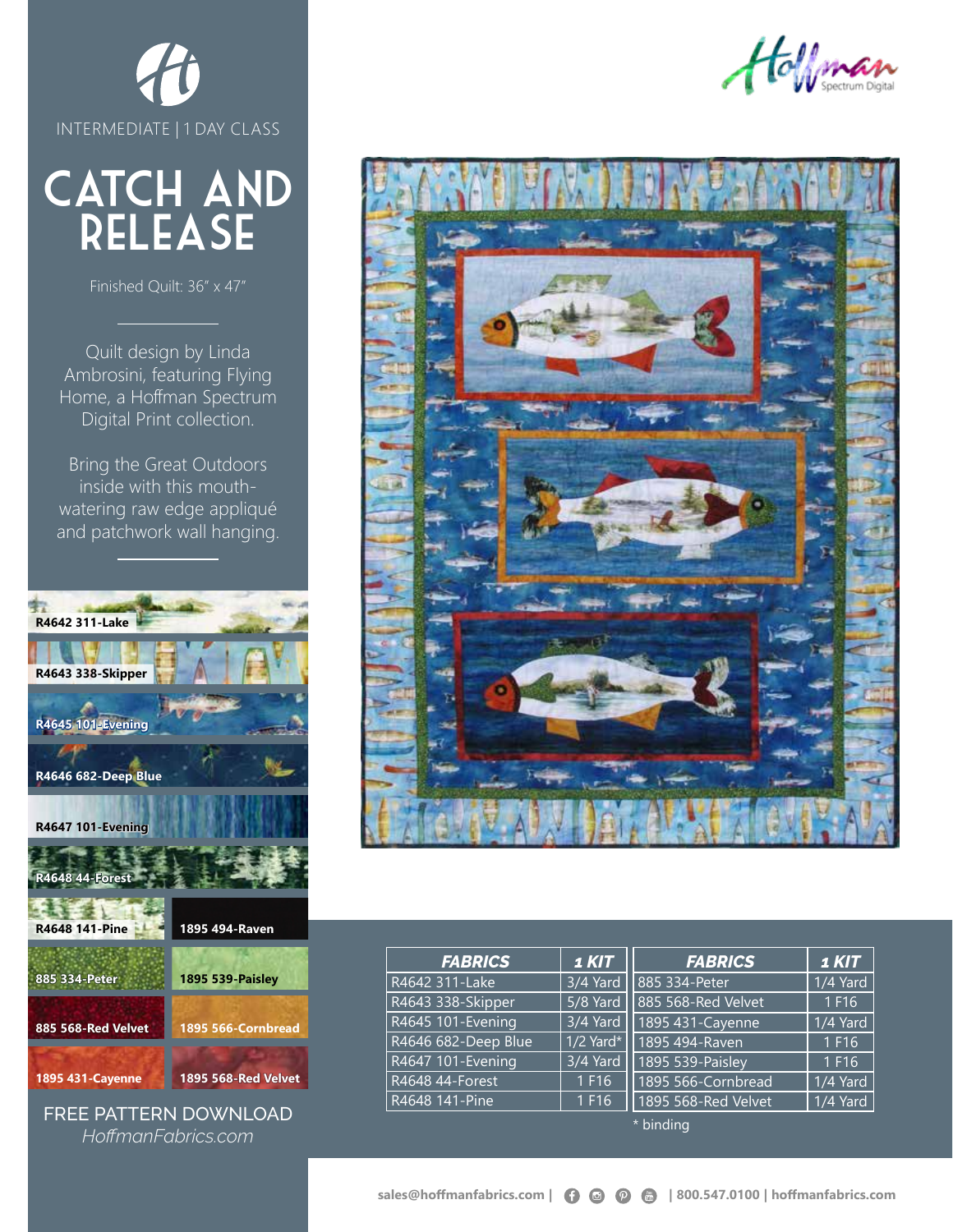### **Catch and Release**

Size: 36 by 47 inches By Linda Ambrosini

This quilt will be fabulous in any mountain cabin. There is no need to taxidermy a prize catch, release them back into the wild and remember the pleasure of the catch with this quilt.

Applique knowledge is required. Everyone has their favorite method of applique, use any one you wish. The images of the fish parts are given, but you will need to know how your method of applique works when reversing an image. Notice that two fish are swimming to the left and one to the right. There is reversing required no matter which method is used.

Note: ¼ inch seam allowances used.

**Fabric Requirements:**  $F16 = \frac{f}{116} = 4\frac{1}{2}$  by 21 inches approx.

| $\frac{3}{4}$ yd | R4642 | Lake              | Scenic for fussy cutting of fish bodies        |
|------------------|-------|-------------------|------------------------------------------------|
| $5/8$ yd         | R4643 | Skipper           | Outer border                                   |
| $\frac{3}{4}$ yd | R4645 | Evening           | Setting fabric for quilt's center, fish fabric |
| $\frac{1}{2}$ yd | R4646 | Deep Blue         | Binding                                        |
| $\frac{3}{4}$ yd | R4647 | Evening           | Ombre fabric, background of fish blocks        |
| F16              | R4648 | Forest            | Appliqued pieces                               |
| F <sub>16</sub>  | R4648 | Pine              | Applique pieces                                |
| $\frac{1}{4}$ yd | 885   | Peter             | Applique pieces + inner boarder                |
| F16              | 885   | <b>Red Velvet</b> | Applique pieces                                |
| $\frac{1}{4}$ yd | 1895  | Cayenne           | Applique pieces + fish block frame             |
| F <sub>16</sub>  | 1895  | Raven             | Applique pieces                                |
| F16              | 1895  | Paisley           | Applique pieces                                |
| $\frac{1}{4}$ yd | 1895  | Cornbread         | Applique pieces + fish block frame             |
| $\frac{1}{4}$ yd | 1895  | Red Velvet        | Applique pieces + fish block frame             |

#### **Applique blocks:**

Cut the R4645 Evening (ombre fabric) 1 strip 20 inches by WOF (width of fabric). Sub-cut this into 3 – 20 by 10 inch rectangles. This ombre fabric gives us options of color value. I cut one rectangle from the dark area, one from the medium and one from the light to give a variation of color to the fish blocks.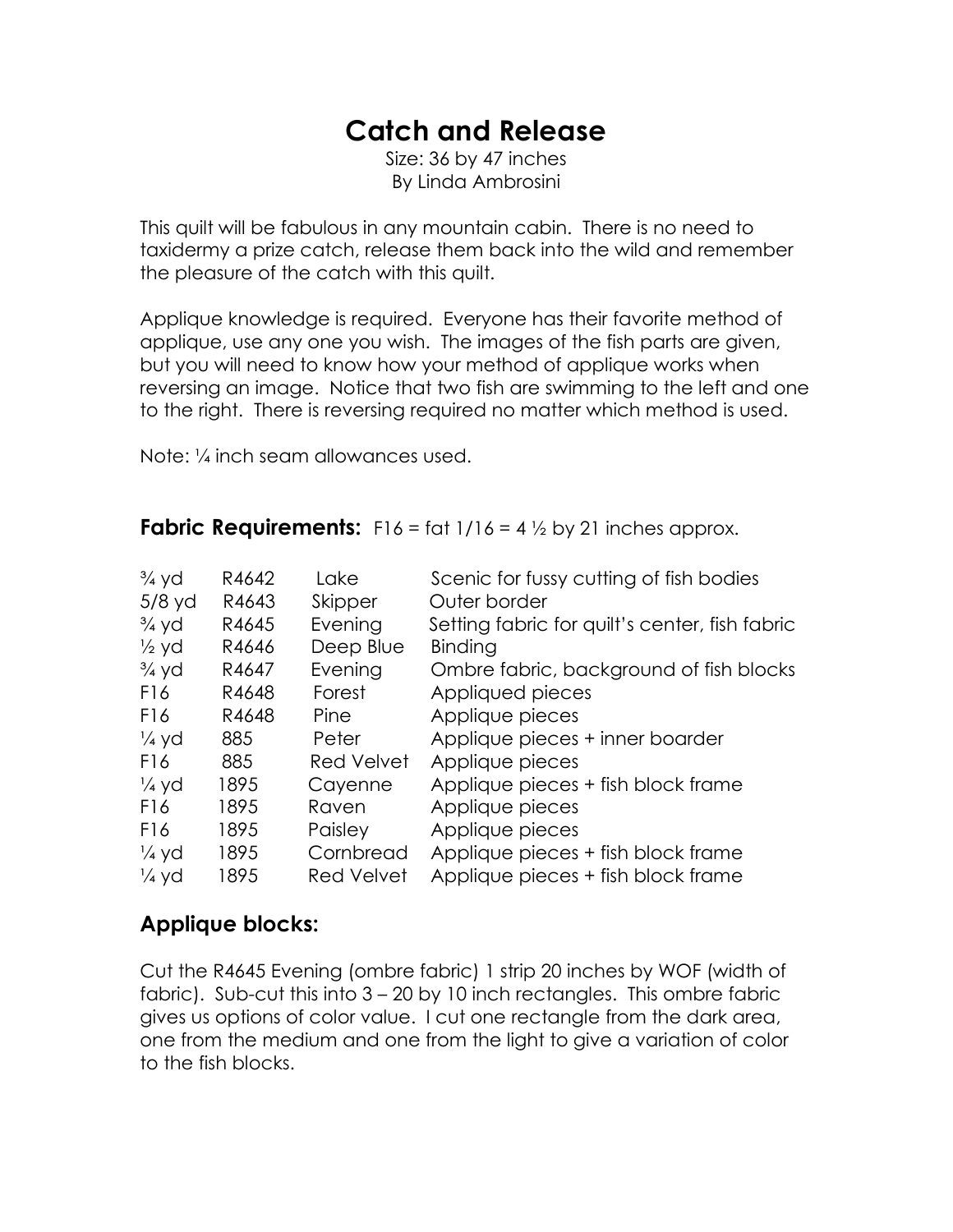Now let's cut the accent frames for the three fish blocks as the fabric is also used for the applique. Cut 2 strips, 1 inch by WOF of 1895 Cayenne, 1895 Cornbread and 1895 Red Velvet. Also cut the inner border at this time, using 885 Peter. Cut 4 strips at 1 ¼ inches by WOF and set aside. The remainder of all four of these fabrics can be used for the fish applique.

Applique using your favorite method and the artwork provided. You may choose any fabric for any of the pieces or you may follow my choices as shown in the quilt's photo. The solid lines are the finished sizes, the dotted lines show where a shape falls under another piece.

Note the 1 inch sizing square…some copiers are not set on 100%. This will help you to know if your images are the correct size. Adjust your printing device to achieve the correct size.

When working with the scenic fabric, R4642 Lake, center a scene in the fish's body. I have allowed enough fabric to give you choices of scenes. Use the three 10 by 20 pieces of ombre fabric as the background to applique your fish onto. Note: if fusible applique is used the raw edges must be stitched down to prevent fraying. Since this quilt will probably be used as a wall hanging and not laundered often, I did this stitching as part of the quilting. This saved me time as well as accented the fish in the finished quilt.

Once the applique is completed, frame each block with the 1 inch strips that were set aside. Cut 2 – 1 by 10 inch pieces and sew to the sides of the applique fish and 2 – 1 by 21 inch pieces to be sewn to the top and bottom of the blocks. Complete this for all three blocks accenting each with a different fabric.

#### **Construction:**

Now let's put our fish into the quilt.

From R4645 Evening (all over fish fabric) cut 4 strips 2 ½ inches by WOF. Sub-cut these into  $4 - 2\frac{1}{2}$  by 28 inch segments. Cut 1 strip 11 inches by WOF, sub-cut into  $3 - 5\frac{1}{2}$  by 11 inch rectangles and  $3 - 2\frac{1}{2}$  by 11 inch rectangles. This is a directional fabric, so I want all the fish swimming sideways, not up and down.

Let's offset our fish rows by sewing a 2  $\frac{1}{2}$  by 11 inch rectangle to the left hand side of the top and bottom fish. These fish are swimming to the left and a 5 ½ by 11 inch rectangle to the right hand side of these fish. The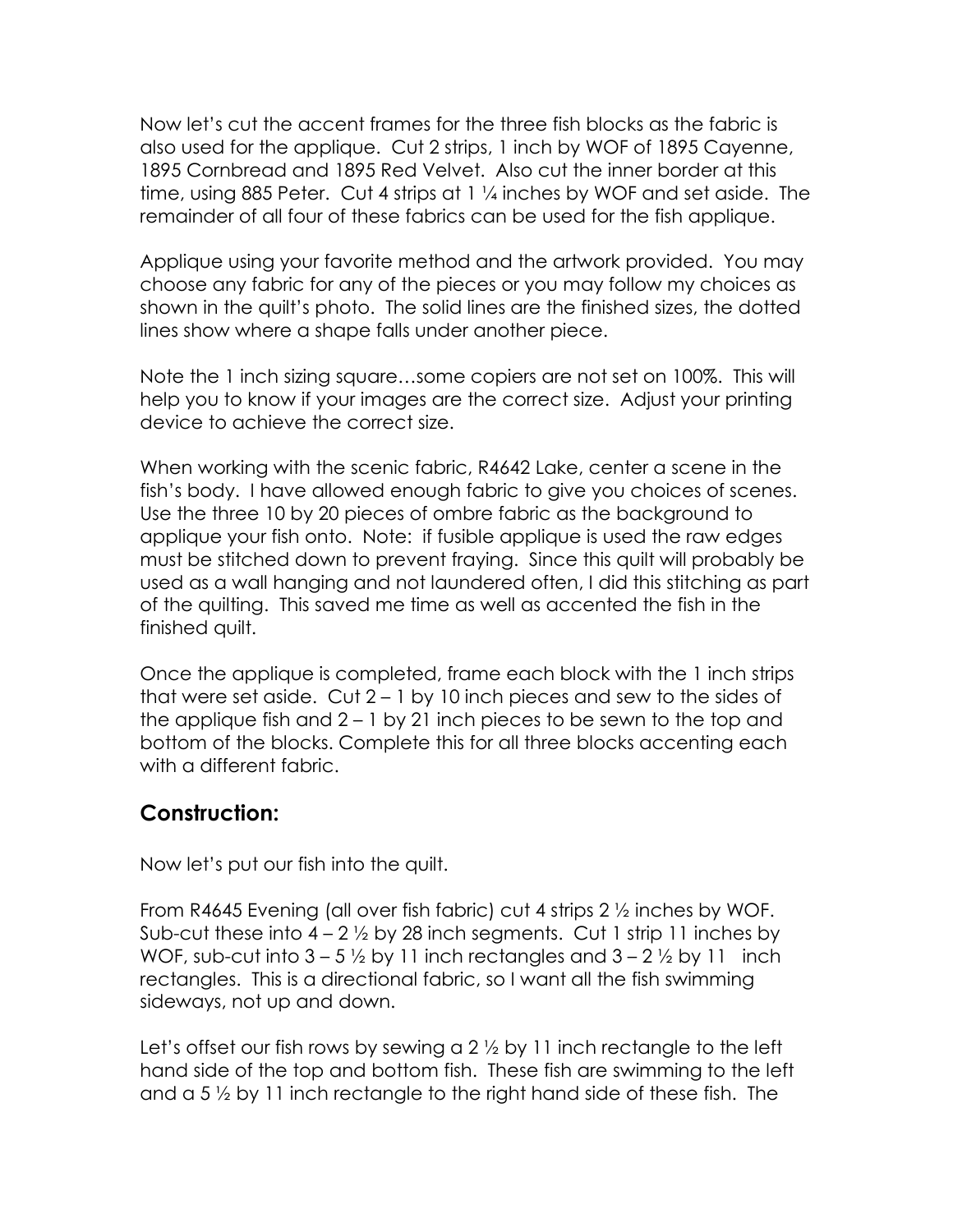middle fish, who is swimming to the right, has the 5 ½ inch segment sewn to the left and the  $2\frac{1}{2}$  to the right.

Add sashing strips, the 2 ½ by 28 inch rectangles, between the fish rows and to the top and bottom. Make sure all your fish are upright.

From the  $3 - 1\frac{1}{4}$  inch by WOF strips of Peter, measure, cut and sew the side borders in place. Repeat this process for the top and bottom inner borders.

The outer border is R4643 Skipper, the canoe fabric. Cut 4 strips at 4 inches by WOF. Measure, cut and sew the side borders in place and then repeat for the top and bottom borders

This quilt is bound using R4647 Deep Blue, which has fishing flies on it.

#### **Quilt and Bind**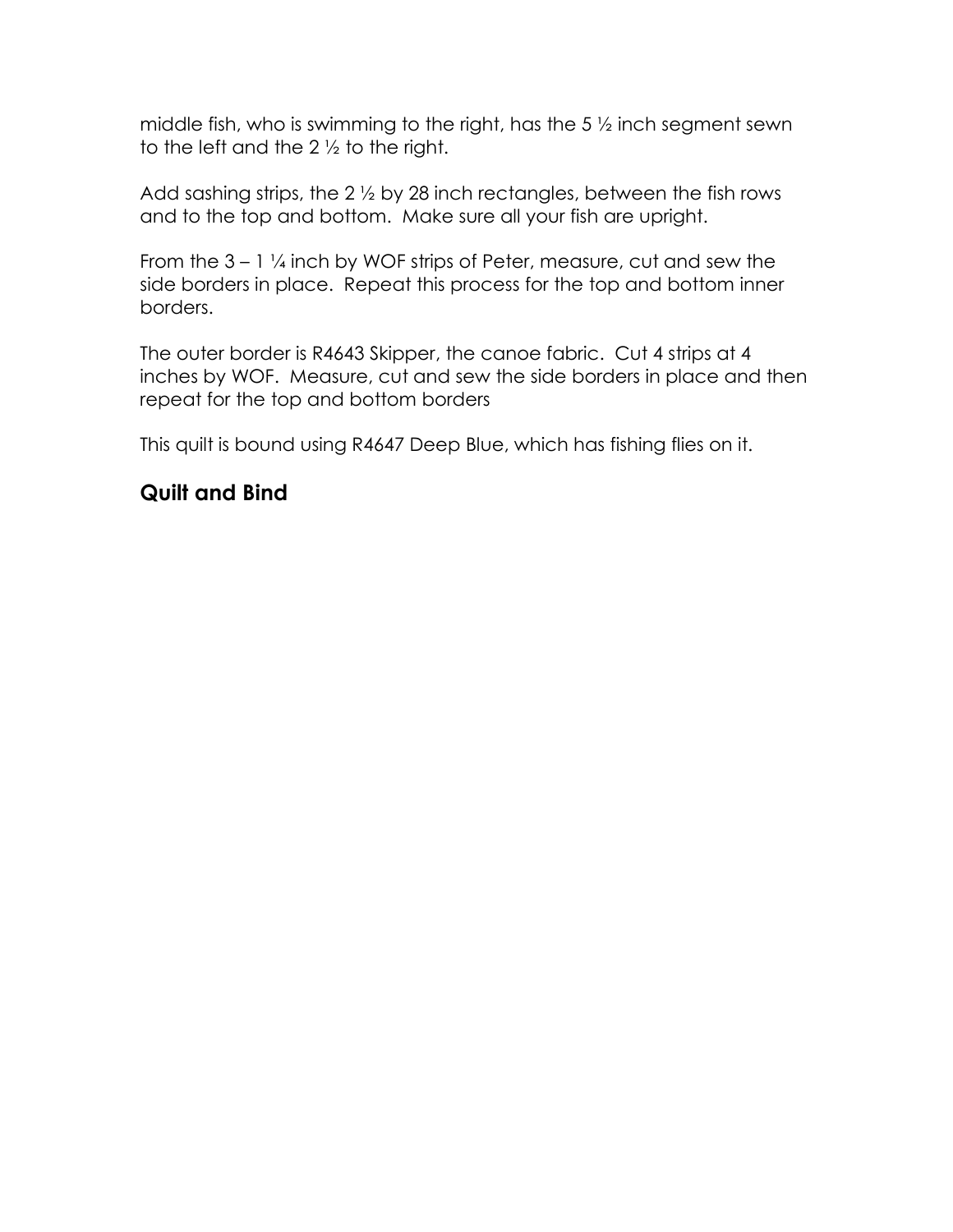# square 1 inch